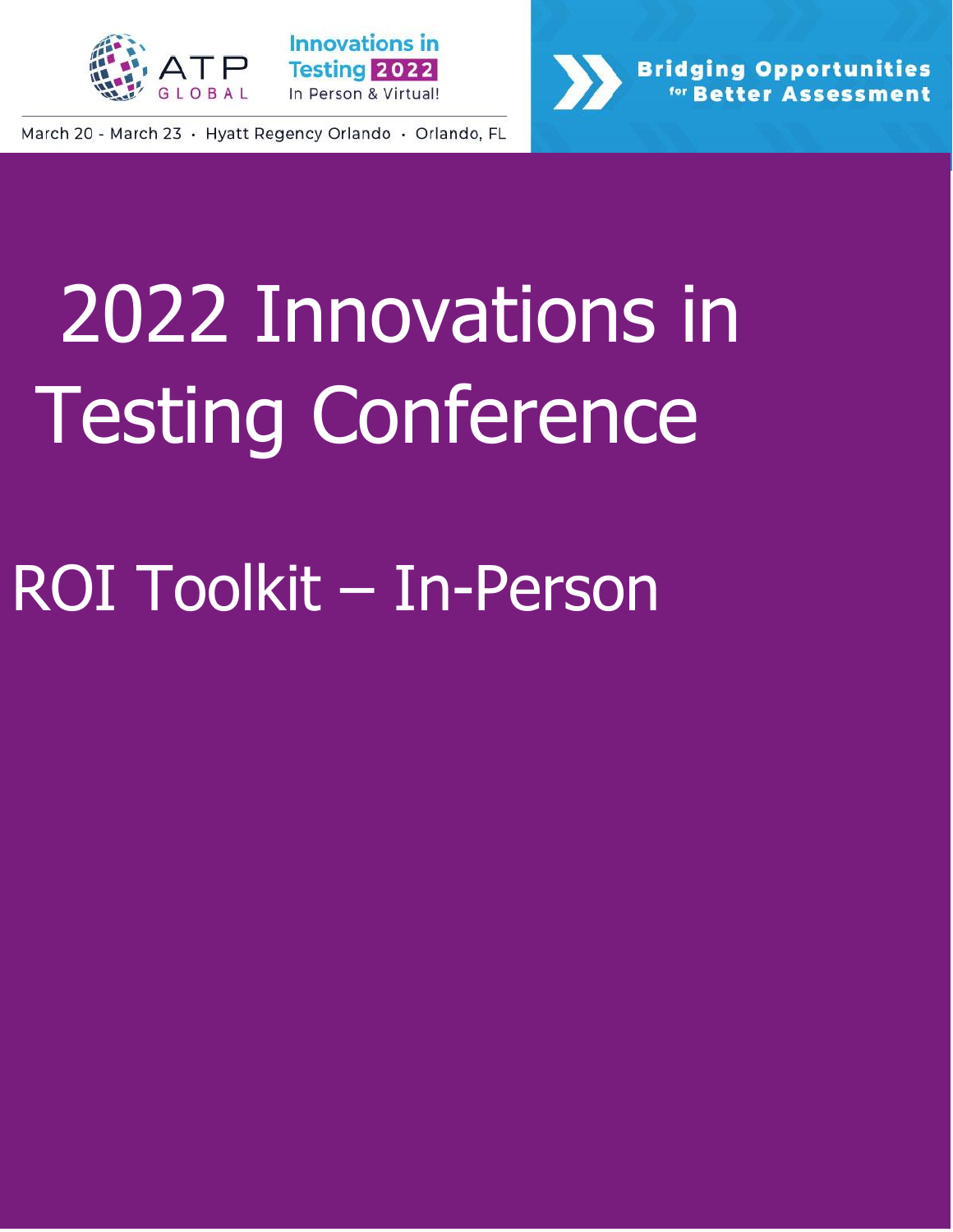### **Letter for Your Supervisor**

Here is a template for a communication with your leadership if you need to request approval to attend the 2022 Innovations in Testing Conference as an in-person attendee.

#### Dear XXXXXX,

I would like to attend the [2022 Innovations in Testing Conference: Bridging Opportunities for Better Assessment](http://www.innovationsintesting.org/index.aspx) in Orlando, FL from March 20 through March 23. Attending this conference will bring significant benefits to <your company/organization or department>.

At the Innovations Conference, I will be able to learn about < \_\_\_\_\_\_ >, which will help with the <insert current project>. I am also interested in exploring new tools and technologies as well as best practices and new business strategies to make our organization more productive and competitive. I've attached a Benefits Worksheet that outlines specific sessions and other opportunities that will benefit our organization.

Here are some other tangible benefits to attending the Innovations in Testing Conference <adjust to fit your situation>:

- I'lll learn how organizations can innovate to help improve assessment outcomes and find new ways to provide stakeholder value and create assessments that are bridging opportunities for better assessment
- I'll make connections through the many engaging networking opportunities. I will network with peers to understand how other organizations are handling common issues. I may be able to find joint venture partners or subcontractors who can enhance our business.
- I'll discuss the value and purpose of assessment with thought leaders from the education, credentialing, clinical, and industrial/organizational markets.
- I'll learn how new technology and innovative solutions can help address issues of fairness and equity for testtakers and will share them with my co-workers.
- I will share what I learn at the Innovations in Testing Conference. I plan to <insert plan>.

Attending the conference will cost approximately <insert cost from worksheet>. This includes all transportation, lodging, sessions, events, and meals. I can also save money by <insert cost-saving ideas>. A breakdown of the costs associated with the conference is attached. Although it does cost money to attend Innovations in Testing, I believe it is an investment worth making.

I request the opportunity to discuss my attendance at the conference with you. I invite you to attend Innovations in Testing as well.

Thank you for your consideration.

Sincerely,

<Your name>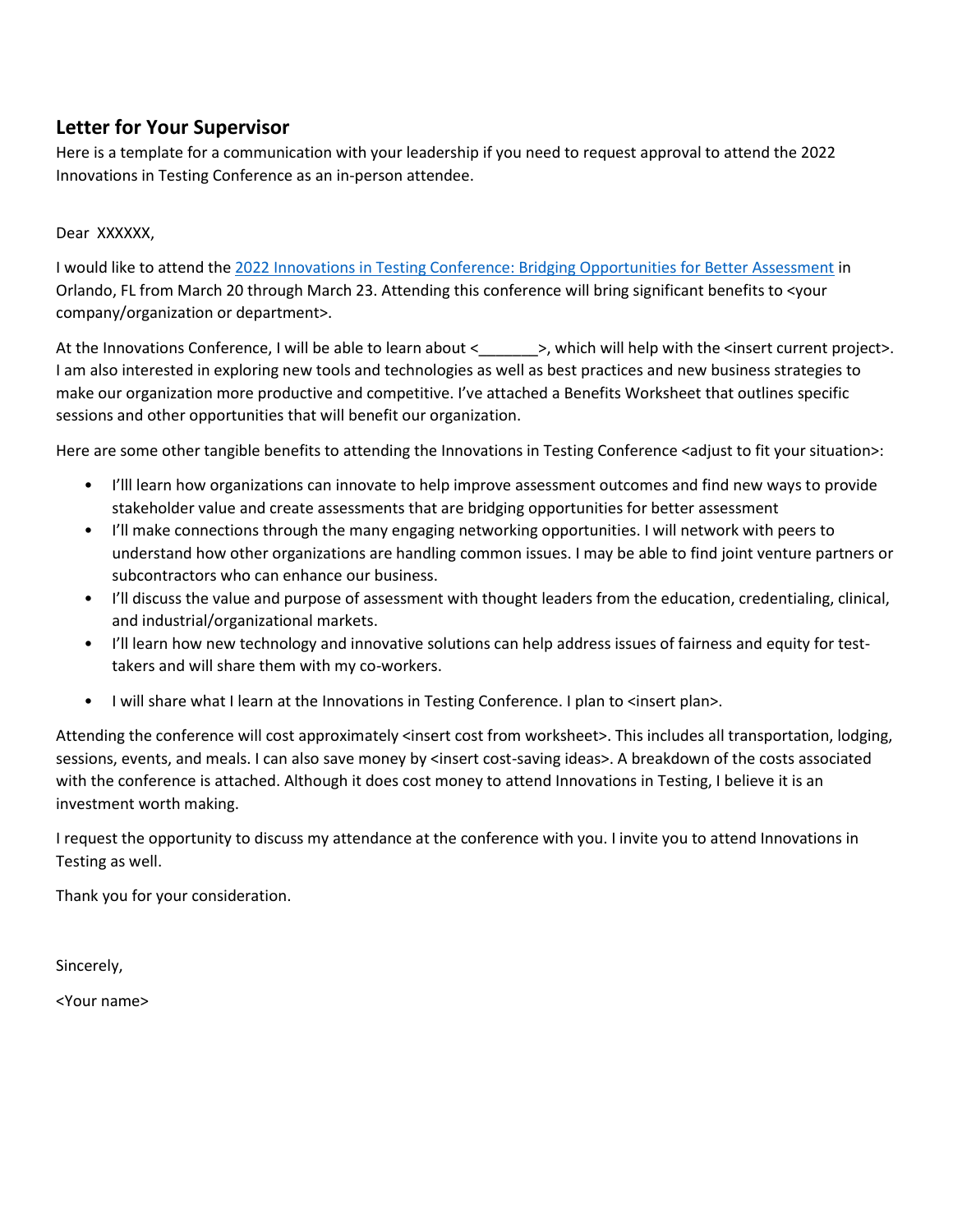## **Benefits Worksheet**

Use this worksheet to list the benefits you will bring to your company by attending the 2022 Innovations in Testing Conference: Bridging Opportunities for Better Assessment in Orlando, FL. In the following table, replace the italicized text in the examples section with the content sessions you plan to attend or other opportunities that can help you enhance your skills as a professional and face the challenges of your industry. [You can find the program listing here.](https://na.eventscloud.com/ehome/index.php?eventid=631004&tabid=1140333)

#### **Innovations in Testing Benefits Worksheet**

| <b>Benefit to <name of="" organization="" your=""></name></b>                                                                                                                                          | <b>Examples</b>                                                                                                               |
|--------------------------------------------------------------------------------------------------------------------------------------------------------------------------------------------------------|-------------------------------------------------------------------------------------------------------------------------------|
| <b>Staying Current with Industry Trends</b>                                                                                                                                                            | Sessions to attend:<br><b>XXXXXX</b><br><b>XXXXXX</b>                                                                         |
| Learn how innovation is driving the testing industry<br>toward a new standard of learning, assessment,<br>continued competence, test delivery, security, test-<br>taker experience, and data analytics | Sessions to attend:<br><b>XXXXX</b><br><b>XXXXX</b>                                                                           |
| Learn about equity, accessibility, and diversity<br>methods and practices for ensuring fairness,<br>accessibility, and accommodations for diverse<br>stakeholders                                      | Sessions to attend:<br><b>XXXXX</b><br><b>XXXXX</b>                                                                           |
| Hear about all aspects of collecting, transmitting,<br>processing, storing, analyzing, reporting, and<br>securing data                                                                                 | Sessions to attendt:<br><b>XXXXX</b><br><b>XXXXX</b>                                                                          |
| Share what I learned with my team members                                                                                                                                                              | I commit to:<br>A presentation and debrief<br>Share literature from the conference<br>Access to presentations online<br>Other |